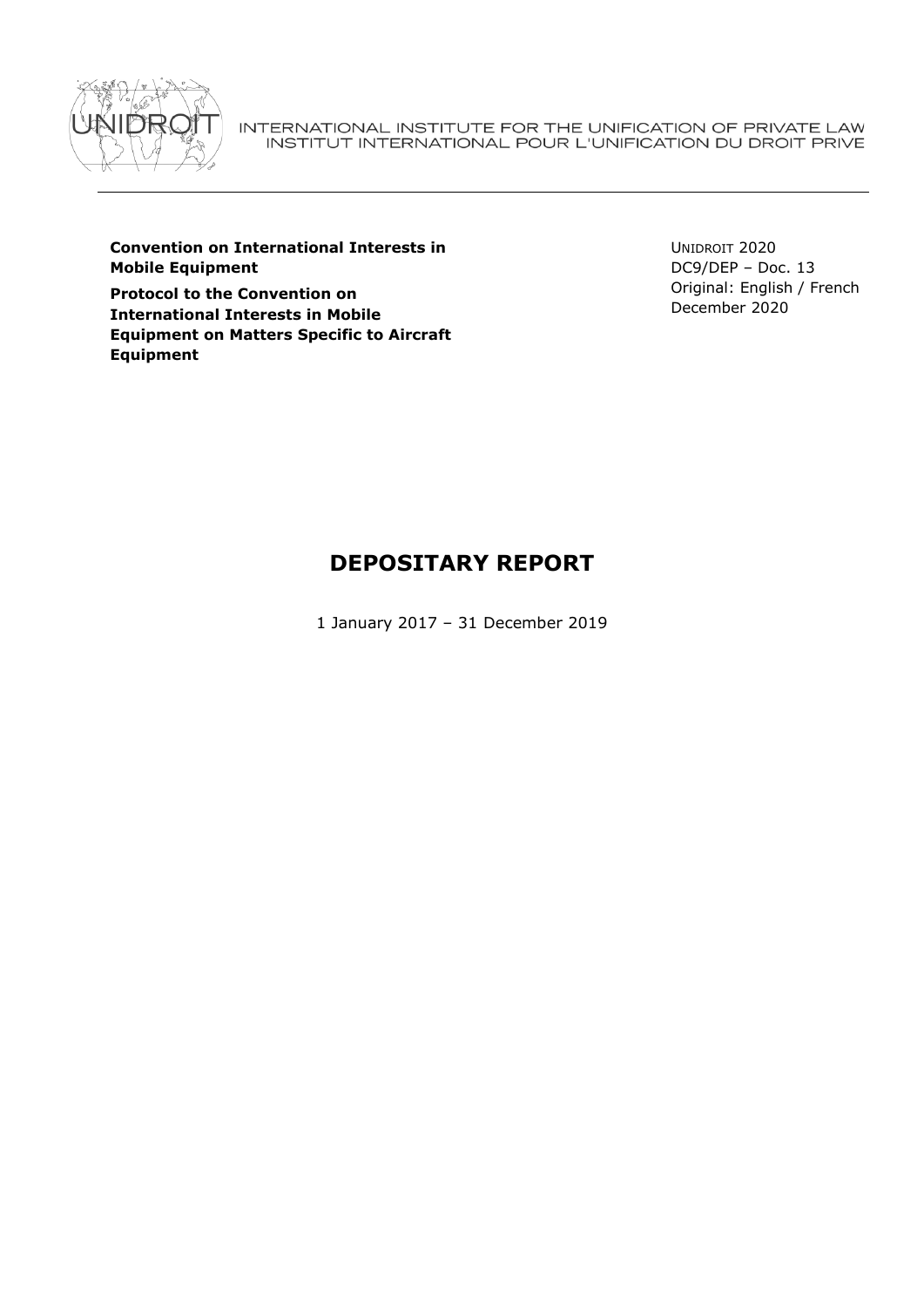# **Introduction**

1. The Convention on International Interests in Mobile Equipment (the Convention) and the Protocol to the Convention on International Interests in Mobile Equipment on Matters Specific to Aircraft Equipment (the Aircraft Protocol) were both opened for signature on 16 November 2001 at the conclusion of a diplomatic Conference held under the joint auspices of the International Institute for the Unification of Private Law (UNIDROIT) and the International Civil Aviation Organization (ICAO). Both the Convention as applied to aircraft objects, and the Aircraft Protocol, entered into force on 1 March 2006.

2. This report has been prepared by UNIDROIT, in its capacity as Depositary of the Convention and Aircraft Protocol, pursuant to Article 61(1) of the Convention  $<sup>1</sup>$  and Article XXXVI(1) of the</sup> Aircraft Protocol.<sup>2</sup> It takes into account the fifth Report of the Supervisory Authority concerning the functioning of the international registry system for the same reporting period prepared pursuant to Article 17(2)(j) of the Convention and transmitted by ICAO to UNIDROIT in October 2020. UNIDROIT then invited the Governments of Contracting States to make comments as to the manner in which the international regime established by the Convention and Aircraft Protocol had operated in practice in its jurisdiction during the period to be covered by the Report.

# **The Reporting Period**

3 This report covers both the Convention and Aircraft Protocol for the period 1 January 2017 to 31 December 2019 (the Reporting Period). For the previous reports, see the UNIDROIT website at the following page:<https://www.unidroit.org/depositary-2001capetown>

# **Depositary Activity during the Reporting Period**

4. At the commencement of the Reporting Period, the Convention had 73 Contracting States (plus one Regional Economic Integration Organisation), and the Aircraft Protocol had 66 Contracting States (plus one Regional Economic Integration Organisation).

5. Six (6) States deposited their instruments of accession/ratification to the Convention during the Reporting Period, bringing the total number of Contracting States as at the end of the Reporting Period to seventy-nine (79). Ten (10) States deposited their instruments of accession/ratification to the Aircraft Protocol during the Reporting Period, bringing the total number of Contracting States as at the end of the Reporting Period to seventy-six (76).

6. During the Reporting Period, Bahrain, Côte d'Ivoire, Egypt and the United Kingdom deposited subsequent declarations to the Cape Town and/or the Aircraft Protocol.

7. Appendix 1 shows the status of the Convention and Aircraft Protocol *as at the end of the Reporting Period*, including details of all signatures, ratifications, accessions, declarations, and dates of entry into force.

8. UNIDROIT officials participated in conferences and meetings in order to discuss legal issues concerning the Cape Town Convention and its Aircraft Protocol so as to gather feedback on the ratification procedures and/or implementation of the instruments in May 2017 (Dubai), November 2017 (Singapore and Budapest), June 2018 (Cape Town, January 2019 (Ireland), February 2019 (Paris), April 2019 (Montreal), June 2019 (Brasilia) and July 2019 (Beijing).

Article 61(1) of the Convention provides: "The Depositary shall prepare reports yearly or at such other times as the circumstances may require for the States Parties as to the manner in which the international regimen established in this Convention has operated in practice. In preparing such reports, the Depositary shall take into account the reports of the Supervisory Authority concerning the functioning of the international registration system."

<sup>2</sup> Article XXXVI(1) of the Aircraft Protocol provides: "The Depositary, in consultation with the Supervisory Authority, shall prepare reports yearly, or at such other times as the circumstances may require, for the States Parties as to the manner in which the international regimen established in this Convention as amended by this Protocol has operated in practice. In preparing such reports, the Depositary shall take into account the reports of the Supervisory Authority concerning the functioning of the international registration system."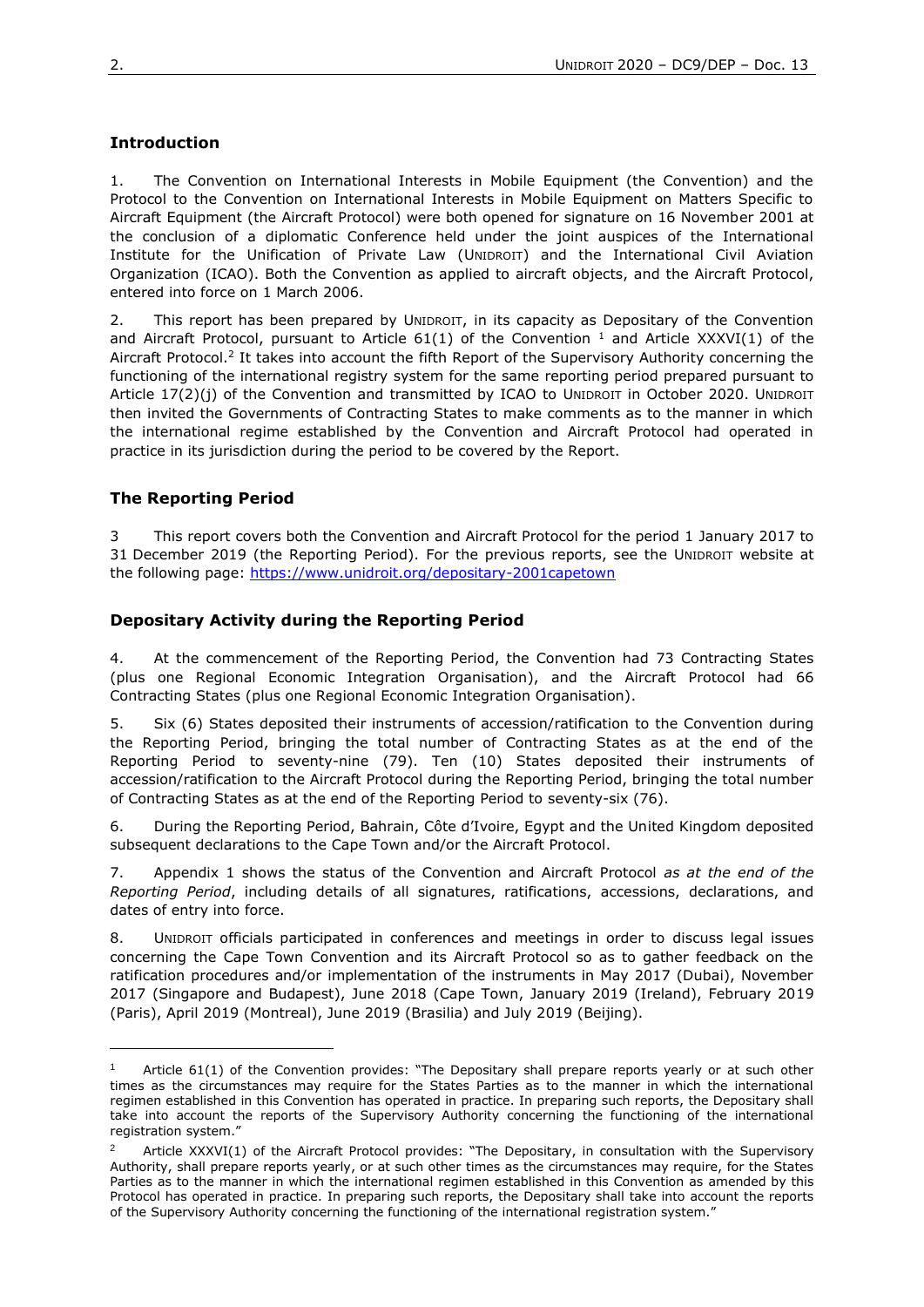9. UNIDROIT was also represented in the sixth, seventh and eighth conferences organised by the *Cape Town Convention Academic Project* in Oxford on 12 and 13 September 2017, on 12 and 13 September 2018 and on 10 and 11 September 2019 in Oxford.**<sup>3</sup>** The CTCAP provides for academic study and assessment of the Cape Town Convention, seeking to advance the understanding and effective implementation of, and compliance with, the treaty. The Cape Town Convention Academic Project, before and during 2019 a joint endeavour of the University of Oxford, Faculty of Law, and the University of Washington School of Law (as well as under the auspices of UNIDROIT for the repository and the journal).

10. On 13 November 2019, UNIDROIT, the University of Cambridge Faculty of Law (Cambridge), and the Aviation Working Group (AWG) announced their agreement to continue the work of the Cape Town Convention Academic Project (CTCAP). The CTCAP will be continued under the joint auspices of Cambridge and UNIDROIT, with AWG noted as the founding sponsor. The CTCAP will be strengthened by the inclusion of related joint projects for (1) economic assessment of international commercial law reform, and (2) best practices in the design and operation of electronic registries.

# **Operation of the Convention and Aircraft Protocol in practice during the Reporting Period**

11. By Note Verbale, the Depositary advised Contracting States to the Convention and the Aircraft Protocol that it would be grateful to receive from them information and comments as to the manner in which the international regime established by the Convention and Aircraft Protocol had operated in practice. The Governments of Afghanistan, Brazil, Ireland, Latvia, Myanmar, Sweden and Turkey provided information relating to the Reporting Period, which are set out in Appendix 2.

12. For documents associated with judicial actions during the Reporting Period, see the website of the Cape Town Academic Project at http:www.ctcap.org (Repository).

## **Review Conferences**

13. Article 61(2) of the Convention and Article XXXVI(2) of the Aircraft Protocol provide for the convening of Review Conferences at the request of not less than twenty-five percent of the States Parties. During the Reporting Period the Depositary received no requests for the convening of a Review Conference pursuant to Article 61(2) of the Convention and Article XXXVI(2) of the Aircraft Protocol.

**<sup>3</sup>** See the programmes of such conferences on the website of the Cape Town Convention Academic Project at [http://www.ctcap.org](http://www.ctcap.org/) and summaries on the UNIDROIT Annual Reports at [https://www.unidroit.org/about-unidroit/overview/493-about-unidroit/cd-annual-reportsc/1495-annual-reports](https://www.unidroit.org/about-unidroit/overview/493-about-unidroit/cd-annual-reportsc/1495-annual-reports-on-the-activity-of-unidroit)[on-the-activity-of-unidroit](https://www.unidroit.org/about-unidroit/overview/493-about-unidroit/cd-annual-reportsc/1495-annual-reports-on-the-activity-of-unidroit)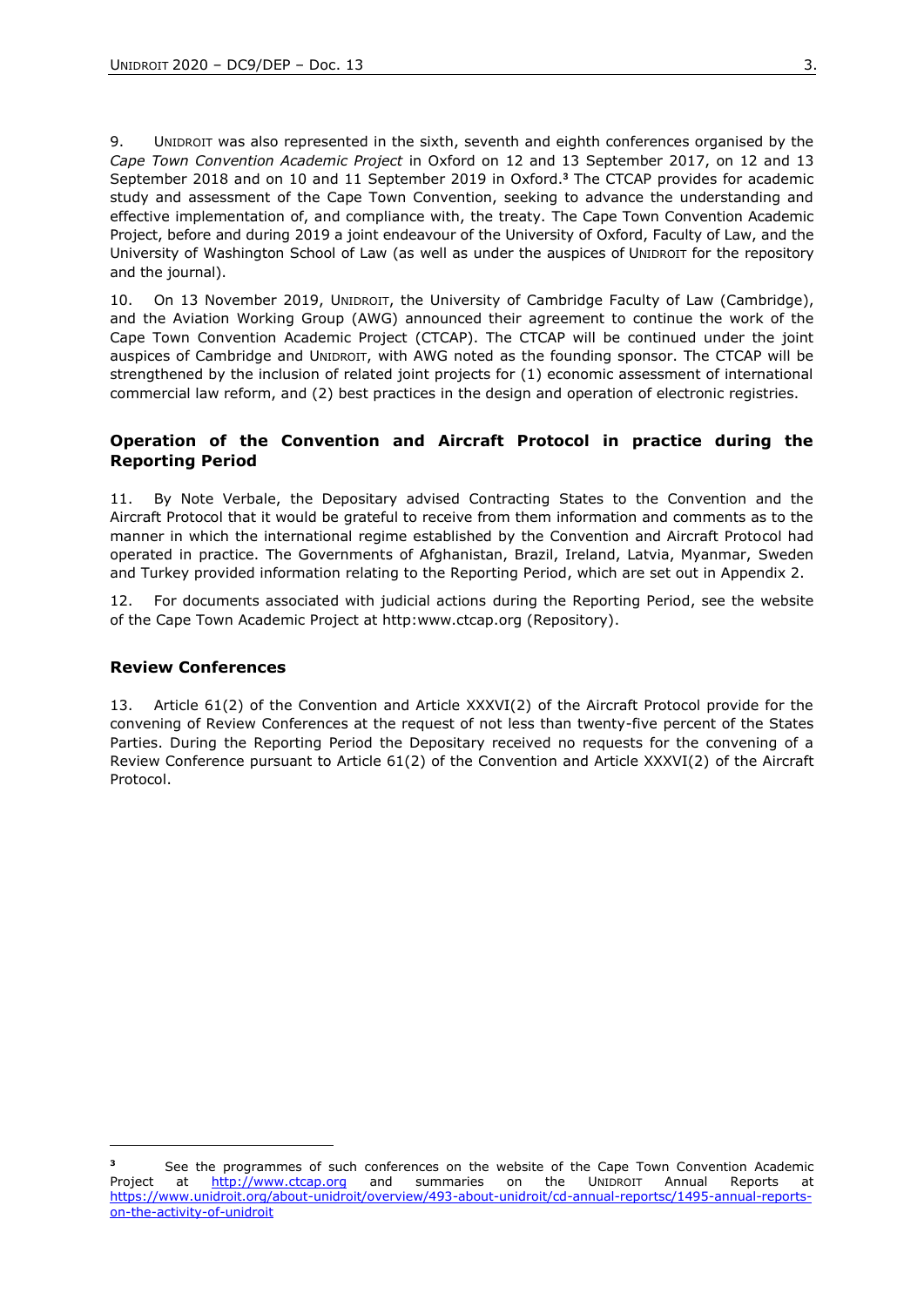# **APPENDIX 1**

## **CONVENTION ON INTERNATIONAL INTERESTS IN MOBILE EQUIPMENT** *CONVENTION RELATIVE AUX GARANTIES INTERNATIONALES PORTANT SUR DES MATÉRIELS D'ÉQUIPEMENT MOBILES*

*as at 31 December 2019 / au 31 décembre 2019*

**Adoption:** Place: Cape Town / *Lieu*: *Le Cap* Date: 16.11.2001 **Entry into force /** *Entrée en vigueur:* 01.03.2006 (Art. 49(1))

| STATE / ETAT                                           | <b>SIGNATURE</b> | <b>RATIFICATION (RT)</b><br><b>ACCEPTANCE / ACCEPTATION (AC)</b><br>APPROVAL / APPROBATION (AP)<br><b>ACCESSION / ADHESION (AS)</b> | <b>DECLARATIONS</b><br>(Art.)                         | <b>ENTRY INTO FORCE</b> /<br><b>ENTREE EN VIGUEUR</b> |
|--------------------------------------------------------|------------------|-------------------------------------------------------------------------------------------------------------------------------------|-------------------------------------------------------|-------------------------------------------------------|
| Afghanistan                                            |                  | 25.07.2006 (AS)                                                                                                                     | 39(1)(a)-(b), 40, 52, 53,<br>54(2)                    | 01.11.2006                                            |
| Albania / Albanie                                      |                  | $30.10.2007$ (AS)                                                                                                                   | $39(1)(a)-(b)$ , 54(2)                                | 01.02.2008                                            |
| Angola                                                 |                  | 30.04.2006 (AS)                                                                                                                     | $39(1)(a)$ , 40, 54(2)                                | 01.08.2006                                            |
| Argentina / Argentine                                  |                  | $10.04.2018$ (AS)                                                                                                                   | 39(1)(a)-(b), 39(4), 53,<br>54(2)                     | 01.08.2018                                            |
| Australia / Australie                                  |                  | $26.05.2015$ (AS)                                                                                                                   | $39(1)(a)$ , 52, 54(2), 55                            | 01.09.2015                                            |
| Bahrain / Bahreïn                                      |                  | 27.11.2012 (AS)                                                                                                                     | $39(1)(a)-(b)$ , 40, 54(2)                            | 01.03.2013                                            |
| Bangladesh                                             |                  | $15.12.2008$ (AS)                                                                                                                   | $39(1)(a)-(b)$ , 40, 52, 53,<br>54(2)                 | 01.04.2009                                            |
| Belarus / Bélarus                                      |                  | 28.06.2011 (AS)                                                                                                                     | 54(2)                                                 | 01.01.2012                                            |
| Bhutan / Bhoutan                                       |                  | $04.07.2014$ (AS)                                                                                                                   | $39(1)(a)$ , 54(2)                                    | 01.11.2014                                            |
| Brazil / Brésil                                        |                  | $30.11.2011$ (AS)                                                                                                                   | $39(1)(a)-(b)$ , $39(4)$ , 53,<br>54(2)               | 01.03.2012                                            |
| <b>Burkina Faso</b>                                    |                  | 12.12.2014 (AS)                                                                                                                     | 54(2)                                                 | 01.01.2018                                            |
| Burundi                                                | 16.11.2001       |                                                                                                                                     |                                                       |                                                       |
| Cabo Verde / Cap-Vert                                  |                  | 26.09.2007 (AS)                                                                                                                     | $39(1)(a)$ , 40, 53, 54(2)                            | 01.01.2008                                            |
| Cameroon / Cameroun                                    |                  | $19.04.2011$ (AS)                                                                                                                   | $39(1)(a)$ , 40, 52, 53,<br>54(2)                     | 01.08.2011                                            |
| Canada                                                 | 31.03.2004       | $21.12.2012$ (RT)                                                                                                                   | $39(1)(a)-(b)$ , $39(4)$ , $52*,$<br>$53*, 54(2), 60$ |                                                       |
| Alberta                                                |                  |                                                                                                                                     |                                                       | 01.04.2013                                            |
| British Columbia / Colombie-<br><b>Britannique</b>     |                  |                                                                                                                                     |                                                       | 01.04.2013                                            |
| Manitoba                                               |                  |                                                                                                                                     |                                                       | 01.04.2013                                            |
| New Brunswick / Nouveau-<br><b>Brunswick</b>           |                  |                                                                                                                                     |                                                       | 01.07.2016                                            |
| Newfoundland and Labrador /<br>Terre-Neuve-et-Labrador |                  |                                                                                                                                     |                                                       | 01.04.2013                                            |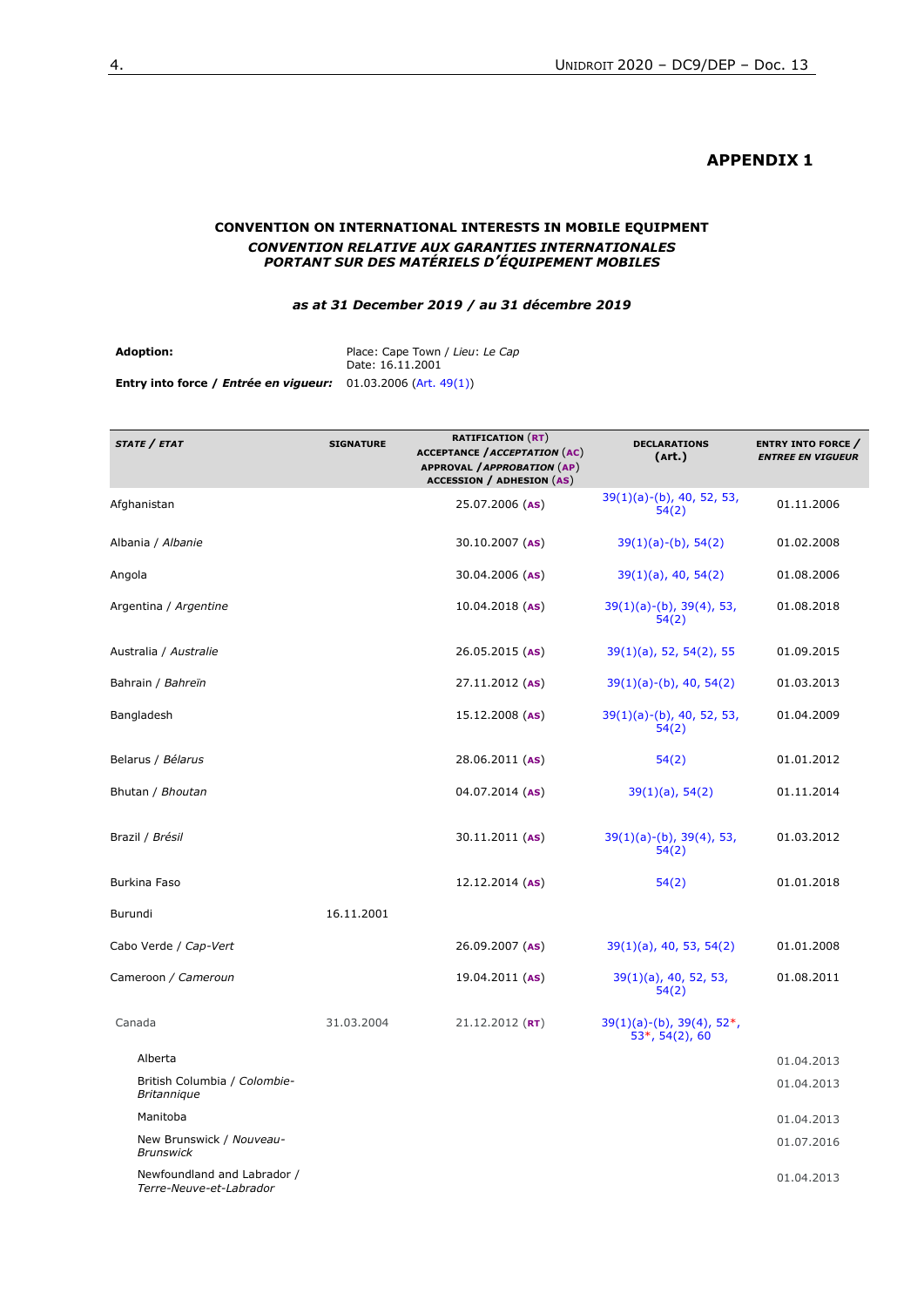| Northwest Territories /<br>Territoires du Nord-Ouest                      |                          |                   |                                                                    | 01.04.2013 |
|---------------------------------------------------------------------------|--------------------------|-------------------|--------------------------------------------------------------------|------------|
| Nova Scotia / Nouvelle-<br>Écosse                                         |                          |                   |                                                                    | 01.04.2013 |
| Nunavut                                                                   |                          |                   |                                                                    | 01.04.2013 |
| Ontario                                                                   |                          |                   |                                                                    | 01.04.2013 |
| Prince Edward Island / Ile-du-<br>Prince-Edouard                          |                          |                   |                                                                    | 01.10.2014 |
| Quebec / Québec                                                           |                          |                   |                                                                    | 01.04.2013 |
| Saskatchewan                                                              |                          |                   |                                                                    | 01.04.2013 |
| Yukon                                                                     |                          |                   |                                                                    | 01.10.2014 |
| Chile / Chili                                                             | 16.11.2001               |                   |                                                                    |            |
| China / Chine                                                             | 16.11.2001               | $03.02.2009$ (RT) | $39(1)(a)-(b)$ , $39(4)$ , 40,<br>50, 53, 54(1), 54(2), 55         | 01.06.2009 |
| Colombia / Colombie                                                       |                          | 19.02.2007 (AS)   | $39(1)(a)$ , 54(2)                                                 | 01.06.2007 |
| Congo                                                                     | 16.11.2001               | 25.01.2013 (AC)   | $39(1)(a)-(b)$ , 40, 52, 53,<br>54(2)                              | 01.05.2013 |
| Costa Rica                                                                |                          | 26.08.2011 (AS)   | 53, 54(2)                                                          | 01.12.2018 |
| Côte d'Ivoire                                                             |                          | 09.02.2015 (AS)   | $39(1)(a)*$ , 40 <sup>*</sup> , 52 <sup>*</sup> ,<br>$53*, 54(2)*$ | 01.07.2016 |
| Cuba                                                                      | 16.11.2001               | 28.01.2009 (RT)   | 54(2)                                                              | 01.05.2009 |
| Democratic Republic of the Congo<br>/ République démocratique du<br>Congo |                          | 06.05.2016 (AS)   | $39(1)(a)-(b)$ , 40, 53,<br>54(2)                                  | 01.09.2016 |
| Denmark / Danemark                                                        |                          | $26.10.2015$ (AS) | $39(1)(a)-(b)$ , 40, 52,<br>$54(2)$ , 55                           | 01.02.2016 |
| Egypt / Egypte                                                            |                          | $10.12.2014$ (AS) | $39(1)(a)*$ , 53* 54(2)*                                           | 01.04.2015 |
| Eswatini                                                                  |                          | $17.11.2016$ (AS) | 54(2)                                                              | 01.09.2017 |
| Ethiopia / Ethiopie                                                       | 16.11.2001               | $21.11.2003$ (RT) | $39(1)(a)$ , 40, 54(2)                                             | 01.03.2006 |
| Fiji / Fidji                                                              |                          | 05.09.2011 (AS)   | $54(2)*$                                                           | 01.09.2012 |
| France                                                                    | 16.11.2001               |                   |                                                                    |            |
| Gabon                                                                     |                          | 16.04.2010 (AS)   | 54(2)                                                              | 01.08.2017 |
| Germany / Allemagne                                                       | 17.09.2002<br>with decl. |                   |                                                                    |            |
| Ghana                                                                     | 16.11.2001               | 20.12.2018 (RT)   | $39(1)(a)-(b)$ , 53, 54(2),<br>60(1)                               | 01.04.2019 |
| India / Inde                                                              |                          | 31.03.2008 (AS)   | $39(1)(a)-(b)$ , 40, 52, 53,<br>54(2)                              | 01.07.2008 |
| Indonesia / Indonésie                                                     |                          | $16.03.2007$ (AS) | $39(1)(a)-(b)$ , 40, 53,<br>54(2)                                  | 01.07.2007 |
| Ireland / Irlande                                                         |                          | 29.07.2005 (AS)   | $39(1)(a)-(b)$ , 54(2)                                             | 01.03.2006 |
| Italy / Italie                                                            | 06.12.2001               |                   |                                                                    |            |
| Jamaica / Jamaïque                                                        | 16.11.2001               |                   |                                                                    |            |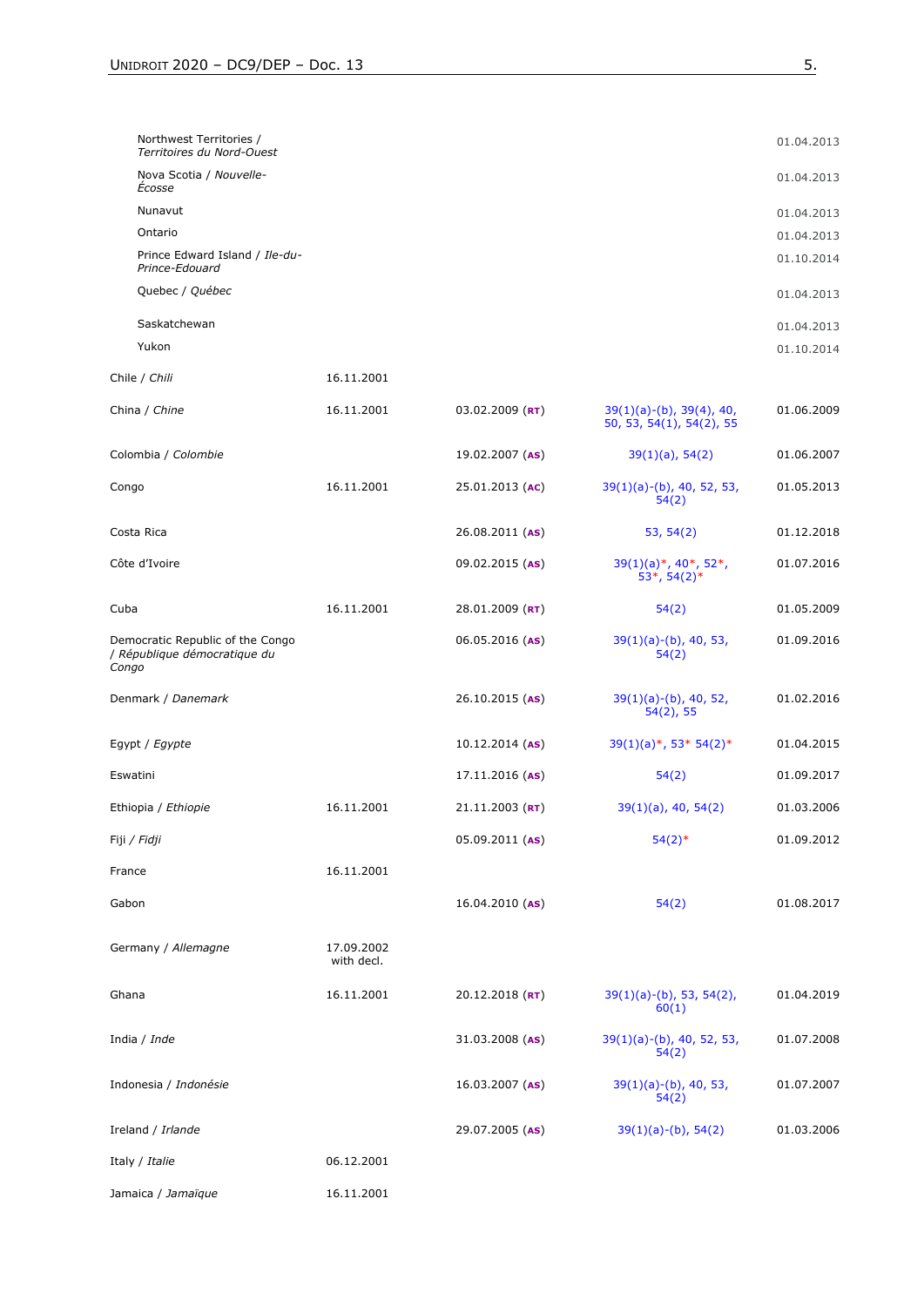| Jordan / Jordanie                                                   | 16.11.2001 | 31.08.2010 (RT)   | $39(1)(a)$ , 54(2)                               | 01.12.2010               |
|---------------------------------------------------------------------|------------|-------------------|--------------------------------------------------|--------------------------|
| Kazakhstan                                                          |            | 21.01.2009 (AS)   | $39(1)(a)*-(b)*39(4)*$ ,<br>40*, 53*, 54(2)*     | 01.10.2011               |
| Kenya                                                               | 16.11.2001 | $13.10.2006$ (RT) | $39(1)(a)*-(b)$ , 40, 53,<br>54(2)               | 01.02.2007               |
| Kuwait / Koweït                                                     |            | $31.10.2013$ (AS) | 54(2)                                            | 01.02.2014               |
| Latvia / Lettonie                                                   |            | 08.02.2011 (AS)   | 54(2)                                            | 01.06.2011               |
| Lesotho                                                             | 16.11.2001 |                   |                                                  |                          |
| Luxembourg                                                          |            | 27.06.2008 (AS)   | 53, 54(2)                                        | 01.10.2008               |
| Madagascar                                                          |            | $10.04.2013$ (AS) | $39(1)(a)-(b)$ , 40, 53,<br>54(2)                | 01.08.2013               |
| Malawi                                                              |            | $16.01.2014$ (AC) | $39(1)(a)-(b)$ , 40, 53,<br>54(2)                | 01.05.2014               |
| Malaysia / Malaisie                                                 |            | $02.11.2005$ (AS) | $39(1)(a)-(b)$ , 40, 53,<br>54(2)                | 01.03.2006               |
| Malta / Malte 2                                                     |            | $01.10.2010$ (AS) | $39(1)(a)$ , $39(4)$ , 40, 53,<br>54(2)          | 01.02.2011               |
| Mexico / Mexique                                                    |            | 31.07.2007 (AS)   | $39(1)(a)-(b)$ , 50, 53,<br>$54(2)$ , 60         | 01.11.2007               |
| Mongolia / Mongolie                                                 |            | $19.10.2006$ (AS) | $39(1)(a)-(b)$ , 53, 54(2)                       | 01.02.2007               |
| Mozambique                                                          |            | 30.01.2012 (AS)   | $39(1)(a)$ , 40, 54(2)                           | 01.11.2013               |
| Myanmar                                                             |            | 03.12.2012 (AS)   | 39(1)(a), 40, 52, 53,<br>54(2)                   | 01.04.2013               |
| Namibia / Namibie                                                   |            | 23.07.2018 (AS)   | $39(1)(a)-(b)$ , $39(4)$ ,<br>$54(2)$ , 55       | 01.11.2018               |
| Netherlands, Kingdom of the /<br>Pays-Bas, Royaume des <sup>3</sup> |            | $17.05.2010$ (AS) | $39(1)(a)-(b)$ , 52, 53,<br>54(2)                |                          |
| Caribbean part / partie caraïbe                                     |            |                   |                                                  | 10.10.2010               |
| Aruba<br>Curaçao                                                    |            |                   |                                                  | 01.09.2010<br>10.10.2010 |
| Sint Maarten                                                        |            |                   |                                                  | 10.10.2010               |
| New Zealand / Nouvelle-Zélande                                      |            | 20.07.2010 (AS)   | $39(1)(a)$ , 52, 53, 54(2),<br>55                | 01.11.2010               |
| Nigeria / Nigéria                                                   | 16.11.2001 | $16.12.2003$ (RT) | $39(1)(a)*$ , 40,*, 53*,<br>$54(2)$ <sup>*</sup> | 01.03.2006               |
| Norway / Norvège                                                    |            | 20.12.2010 (AS)   | $39(1)(a)-(b)$ , 40, 54(2),<br>55                | 01.04.2011               |
| Oman                                                                |            | 21.03.2005 (AS)   | $39(1)(a)-(b)$ , 40, 52, 53,<br>54(2)            | 01.03.2006               |
| Pakistan                                                            |            | 22.01.2004 (AS)   | $39(1)(a)-(b)$ , $39(4)$ , 40,<br>52, 53, 54(2)  | 01.03.2006               |
| Panama                                                              | 11.09.2002 | 28.07.2003 (RT)   | $39(1)(a)-(b)$ , $39(4)$ , 50,<br>53, 54(2)      | 01.03.2006               |
| Paraguay                                                            |            | 19.12.2018 (AS)   | 39(1)(a)-(b), 39(4), 53,<br>54(2)                | 01.04.2019               |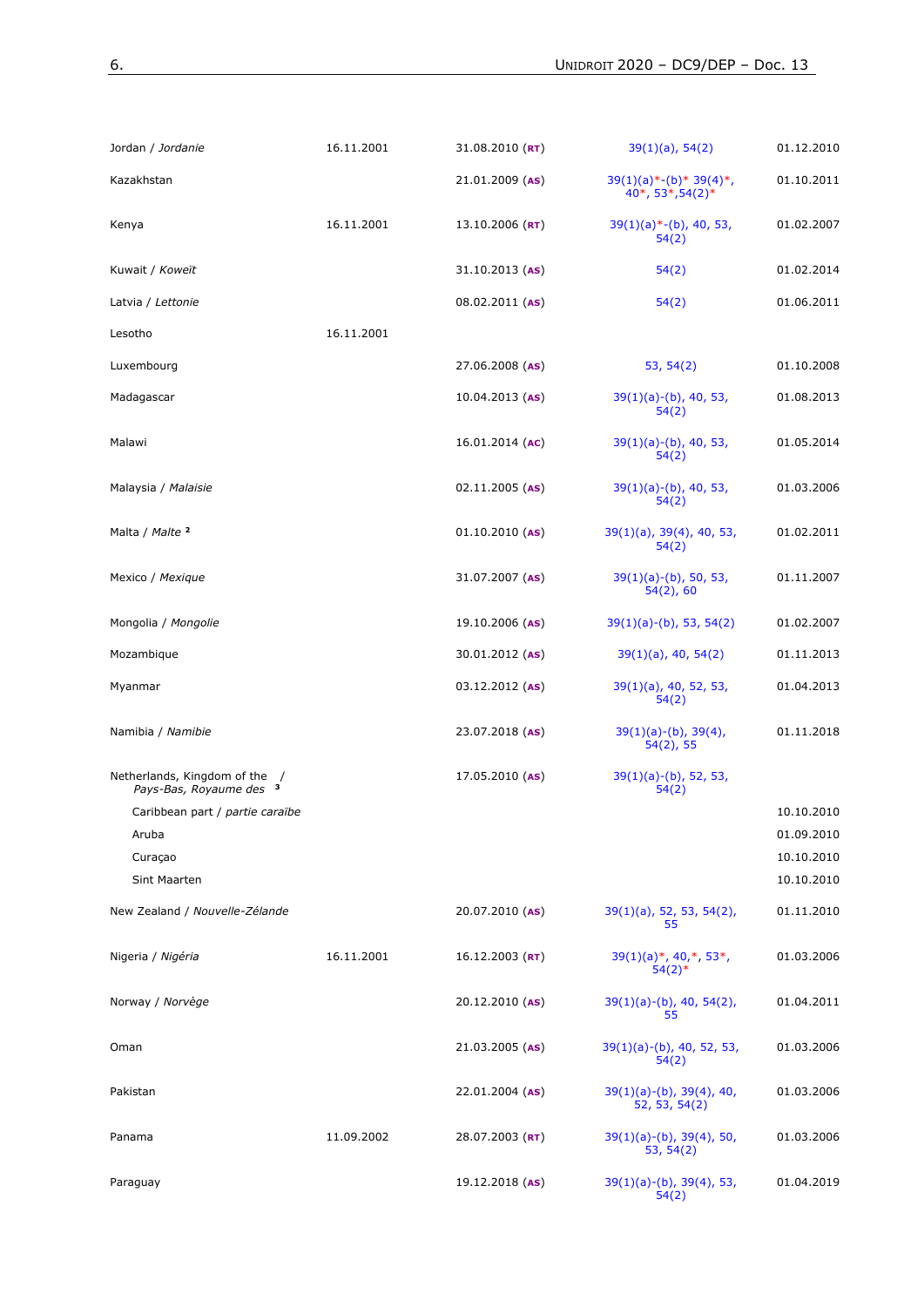| Republic of Moldova / République<br>de Moldova                 |                             | 26.06.2015 (AS)   | 54(2)                                               | 01.06.2019 |
|----------------------------------------------------------------|-----------------------------|-------------------|-----------------------------------------------------|------------|
| Romania / Roumanie                                             |                             | 30.03.2018 (AS)   | $39(1)(b)$ , 54(2)                                  | 01.07.2018 |
| Russian Federation / Fédération de<br><b>Russie</b>            |                             | 25.05.2011 (AS)   | $39(1)(a)-(b)$ , 53, 54(2)                          | 01.09.2011 |
| Rwanda                                                         |                             | 28.01.2010 (AS)   | $39(1)(a)$ , 40, 52, 53,<br>54(2)                   | 01.05.2010 |
| San Marino / Saint-Marin                                       |                             | 09.09.2014 (AS)   | $39(1)(a)-(b)$ , $39(4)$ , 40,<br>53, 54(2)         | 01.01.2015 |
| Saudi Arabia / Arabie saoudite                                 | 12.03.2003                  | 27.06.2008 (RT)   | 54(2)                                               | 01.10.2008 |
| Senegal / Sénégal                                              | 02.04.2002                  | 09.01.2006 (RT)   | $39(1)(a)-(b)$ , 40, 52, 53,<br>54(2)               | 01.05.2006 |
| Seychelles                                                     |                             | $13.09.2010$ (AS) |                                                     | $-1$       |
| Sierra Leone                                                   |                             | 26.07.2016 (AS)   | $39(1)(a)-(b)$ , 40, 53,<br>54(2)                   | 01.11.2016 |
| Singapore / Singapour                                          |                             | 28.01.2009 (AS)   | $39(1)(a)-(b)$ , $39(4)$ , 53,<br>54(2)             | 01.05.2009 |
| South Africa / Afrique du sud                                  | 16.11.2001                  | $18.01.2007$ (RT) | $39(1)(a)-(b)$ , 40, 54(2)                          | 01.05.2007 |
| Spain / Espagne                                                |                             | 28.06.2013 (AS)   | $39(1)(a)-(b) *$ , 40*, 52,<br>$53*, 54(2)$         | 01.03.2016 |
| Sudan / Soudan                                                 | 16.11.2001                  |                   |                                                     |            |
| Sweden / Suède                                                 |                             | 30.12.2015 (AS)   | $39(1)(a)-(b)$ , $39(4)$ , 40,<br>54(2)             | 01.04.2016 |
| Switzerland / Suisse                                           | 16.11.2001<br>ad referendum |                   |                                                     |            |
| Syrian Arab Republic /<br>République<br>arabe<br>syrienne      |                             | $07.08.2007$ (AS) |                                                     | $-1$       |
| Tajikistan / Tadjikistan                                       |                             | $31.05.2011$ (AS) | 54(2)                                               | 01.09.2011 |
| Togo                                                           |                             | 27.01.2010 (AS)   | $39(1)(a)*$ , $39(1)(b)*$ ,<br>40,*, 53*, 54(2)*    | 01.04.2012 |
| Tonga                                                          | 16.11.2001                  |                   |                                                     |            |
| Turkey / Turquie                                               | 16.11.2001                  | 23.08.2011 (RT)   | $39(1)(a)-(b)$ , 40, 50,<br>54(2)                   | 01.12.2011 |
| Ukraine                                                        | 09.03.2004                  | 31.07.2012 (RT)   | 50, 53, 54(2)                                       | 01.11.2012 |
| United Arab Emirates /<br><i><b>Émirats</b></i><br>arabes unis |                             | 29.04.2008 (AS)   | $39(1)(a)-(b)$ , 40, 52, 53,<br>54(2)               | 01.08.2008 |
| United Kingdom / Royaume-Uni                                   | 16.11.2001<br>with decl.    | 27.07.2015 (RT)   | $39(1)(a)*-(b)*$ , $39(4)*$ ,<br>$52*, 53*, 54(2)*$ |            |
| Bermuda                                                        |                             |                   |                                                     | 01.01.2018 |
| Cayman Islands / Iles Cayman                                   |                             |                   |                                                     | 01.11.2015 |
| Gibraltar                                                      |                             |                   |                                                     | 01.11.2015 |
| Island of Guernsey / Ile de<br>Guernesey                       |                             |                   |                                                     | 01.11.2015 |
| Isle of Man / Ile de Man                                       |                             |                   |                                                     | 01.01.2018 |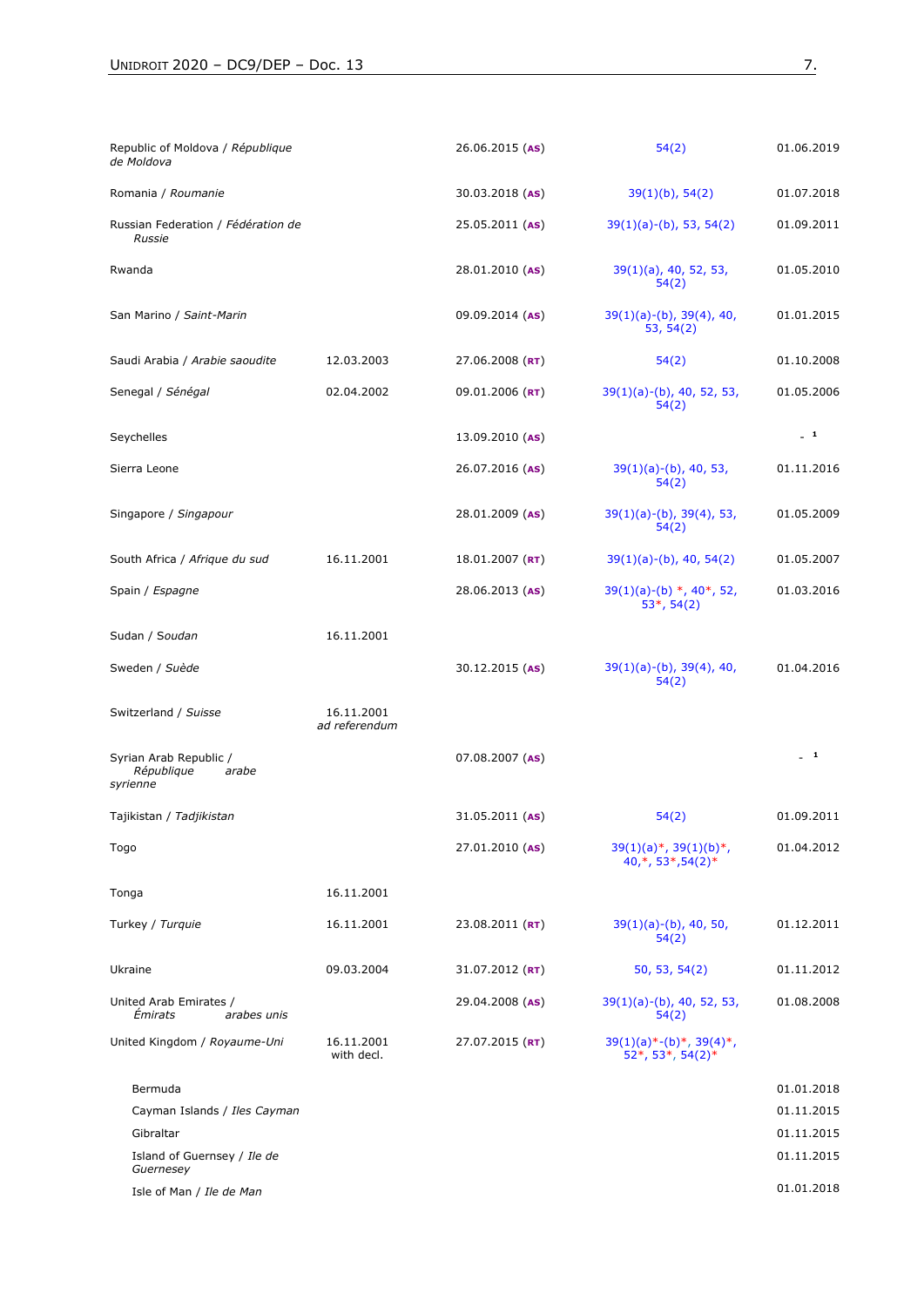| United Republic of Tanzania /<br>République-Unie de Tanzanie | 16.11.2001 | $30.01.2009$ (RT)   | 54(2)                             | 01.05.2009 |
|--------------------------------------------------------------|------------|---------------------|-----------------------------------|------------|
| United States of America /<br>Etats- Unis d'Amérique         | 09.05.2003 | 28.10.2004 ( $RT$ ) | $39(1)(a)-(b)$ , 54(2)            | 01.03.2006 |
| Uzbekistan / Ouzbékistan                                     |            | $31.01.2018$ (AS)   | 53, 54(2)                         | 01.05.2018 |
| Viet Nam                                                     |            | $17.09.2014$ (AS)   | $39(1)(a)-(b)$ , 40, 53,<br>54(2) | 01.01.2015 |
| Zimbabwe                                                     |            | $13.05.2008$ (AS)   |                                   | . 1        |

| <b>REGIONAL ECONOMIC INTEGRATION</b><br><b>ORGANISATIONS</b> /<br><b>ORGANISATIONS D'INTÉGRATION</b><br><b>ÉCONOMIQUE RÉGIONALE</b> |       | <b>SIGNATURE</b> | <b>RATIFICATION (RT)</b><br><b>ACCEPTANCE / ACCEPTATION (AC)</b><br>APPROVAL / APPROBATION (AP)<br><b>ACCESSION / ADHESION (AS)</b> | <b>DECLARATIONS</b><br>(Art.) | <b>ENTRY INTO FORCE</b><br><b>ENTREE EN VIGUEUR</b> |
|-------------------------------------------------------------------------------------------------------------------------------------|-------|------------------|-------------------------------------------------------------------------------------------------------------------------------------|-------------------------------|-----------------------------------------------------|
| European Union /<br>européenne 4                                                                                                    | Union |                  | $28.04.2009$ (AS)                                                                                                                   | $48(2)$ , 55                  | 01.08.2009                                          |

**<sup>1</sup>** Entry into force subject to / *sous réserve de*: Convention Article 49(2)

**<sup>2</sup>** This State has provided UNIDROIT with information about its laws and policies in relation to the Convention / *Cet Etat a fourni à UNIDROIT des informations concernant la situation au regard de la législation et des politiques applicables aux matières couvertes par la Convention* See / *voir* <http://www.unidroit.org/status-2001capetown>

**<sup>3</sup>** Accession of the Netherlands was for the Netherlands Antilles and Aruba (only). The accession became effective on 1 September 2010. Following a modification of the internal constitutional relations within the Kingdom of the Netherlands, the declarations made for the Netherlands Antilles were confirmed for Curaçao, Sint Maarten and the Caribbean part of the Netherlands (the islands of Bonaire, Sint Eustatius and Saba), effective from 10 October 2010. The declarations made for Aruba remain valid as from 1 September 2010./ *L'adhésion des Pays-Bas concernait (seulement) les Antilles néerlandaises et Aruba. L'adhésion a pris effet le 1er septembre 2010. Suite à une modification des relations constitutionnelles intérieures du Royaume des Pays-Bas, les déclarations faites pour les Antilles néerlandaises ont été confirmées pour Curaçao, Saint-Martin et la partie caribéenne des Pays-Bas (les îles de Bonaire, de Saint-Eustache et de Saba), à compter du 10 octobre 2010. Les déclarations faites pour Aruba restent valides au 1er septembre 2010.*

**<sup>4</sup>** Regional Economic Integration Organisation / *Organisation régionale d'intégration économique*: Convention Article 48

\* Affected by withdrawal and/or subsequent declaration. / *Fait l'objet d'un retrait et/ou d'une déclaration subséquente*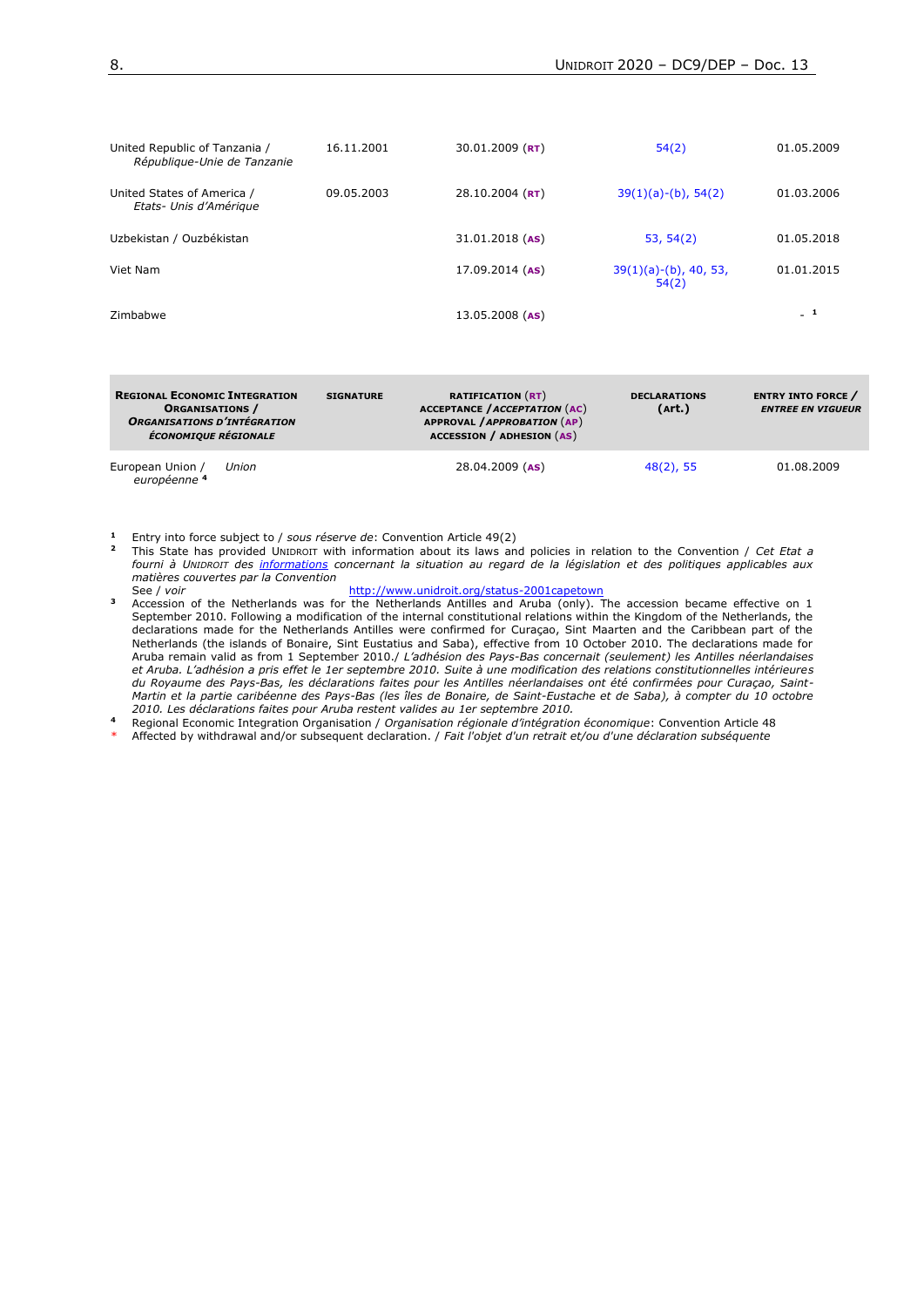## **PROTOCOL TO THE CONVENTION ON INTERNATIONAL INTERESTS IN MOBILE EQUIPMENT ON MATTERS SPECIFIC TO AIRCRAFT EQUIPMENT**

#### *PROTOCOLE PORTANT SUR LES QUESTIONS SPÉCIFIQUES AUX MATÉRIELS D'ÉQUIPEMENT AÉRONAUTIQUES À LA CONVENTION RELATIVE AUX GARANTIES INTERNATIONALES PORTANT SUR DES MATÉRIELS D'ÉQUIPEMENT MOBILES*

#### *as at 31 December 2019 / au 31 décembre 2019*

| <b>Adoption:</b>                                      | Place: Cape Town / Lieu: Le Cap<br>Date: 16-11-2001 |
|-------------------------------------------------------|-----------------------------------------------------|
| <b>Entry into force:</b><br><b>Entrée en viqueur:</b> | $01.03.2006$ (Art. XXVIII(1))                       |

| STATE / ETAT                                           | <b>SIGNATURE</b> | <b>RATIFICATION (RT)</b><br><b>ACCEPTANCE / ACCEPTATION (AC)</b><br><b>APPROVAL / APPROBATION (AP)</b><br><b>ACCESSION / ADHESION (AS)</b> | <b>DECLARATIONS</b><br>(art.) | <b>ENTRY INTO FORCE</b> /<br><b>ENTREE EN VIGUEUR</b> |
|--------------------------------------------------------|------------------|--------------------------------------------------------------------------------------------------------------------------------------------|-------------------------------|-------------------------------------------------------|
| Afghanistan                                            |                  | 25.07.2006 (AS)                                                                                                                            | XXIX, XXX(1),(2),(3)          | 01.11.2006                                            |
| Albania / Albanie                                      |                  | 30.10.2007 (AS)                                                                                                                            | XIX, XXX(1)                   | 01.02.2008                                            |
| Angola                                                 |                  | 30.04.2006 (AS)                                                                                                                            | XXX(1), (2), (3)              | 01.08.2006                                            |
| Argentina / Argentine                                  |                  | $10.01.2018$ (AS)                                                                                                                          | XIX, XXX(1),(2),(3)           | 01.08.2018                                            |
| Australia / Australie                                  |                  | 26.05.2015 (AS)                                                                                                                            | XXX(1), (3)                   | 01.09.2015                                            |
| Bahrain / Bahreïn                                      |                  | 27.11.2012 (AS)                                                                                                                            | $XXX(1), (2), (3)$ *          | 01.03.2013                                            |
| Bangladesh                                             |                  | 15.12.2008 (AS)                                                                                                                            | XXIX, XXX(1),(2),(3)          | 01.04.2009                                            |
| Belarus / Bélarus                                      |                  | 27.09.2011 (AS)                                                                                                                            |                               | 01.01.2012                                            |
| Bhutan / Bhoutan                                       |                  | 04.07.2014 (AS)                                                                                                                            |                               | 01.11.2014                                            |
| Brazil / Brésil                                        |                  | 30.11.2011 (AS)                                                                                                                            | XIX, XXX(1), (2), (3)         | 01.03.2012                                            |
| Burkina Faso                                           |                  | 08.09.2017 (AS)                                                                                                                            |                               | 01.01.2018                                            |
| Burundi                                                | 16.11.2001       |                                                                                                                                            |                               |                                                       |
| Cabo Verde / Cap-Vert                                  |                  | 26.09.2007 (AS)                                                                                                                            | XXX(1), (2), (3)              | 01.01.2008                                            |
| Cameroon / Cameroun                                    |                  | 19.04.2011 (AS)                                                                                                                            |                               | 01.08.2011                                            |
| Canada                                                 | 31.03.2004       | $21.12.2012$ (RT)                                                                                                                          | $XXIX$ *, $XXX(1),(2),(3)$    |                                                       |
| Alberta                                                |                  |                                                                                                                                            |                               | 01.04.2013                                            |
| British Columbia / Colombie-<br><b>Britannique</b>     |                  |                                                                                                                                            |                               | 01.04.2013                                            |
| Manitoba                                               |                  |                                                                                                                                            |                               | 01.04.2013                                            |
| New Brunswick / Nouveau-<br><b>Brunswick</b>           |                  |                                                                                                                                            |                               | 01.07.2016                                            |
| Newfoundland and Labrador /<br>Terre-Neuve-et-Labrador |                  |                                                                                                                                            |                               | 01.04.2013                                            |
| Northwest Territories /<br>Territoires du Nord-Ouest   |                  |                                                                                                                                            |                               | 01.04.2013                                            |
| Nova Scotia / Nouvelle-<br>Ecosse                      |                  |                                                                                                                                            |                               | 01.04.2013                                            |
| Nunavut                                                |                  |                                                                                                                                            |                               | 01.04.2013                                            |
| Ontario                                                |                  |                                                                                                                                            |                               | 01.04.2013                                            |
| Prince Edward Island / Ile-du-<br>Prince-Edouard       |                  |                                                                                                                                            |                               | 01.10.2014                                            |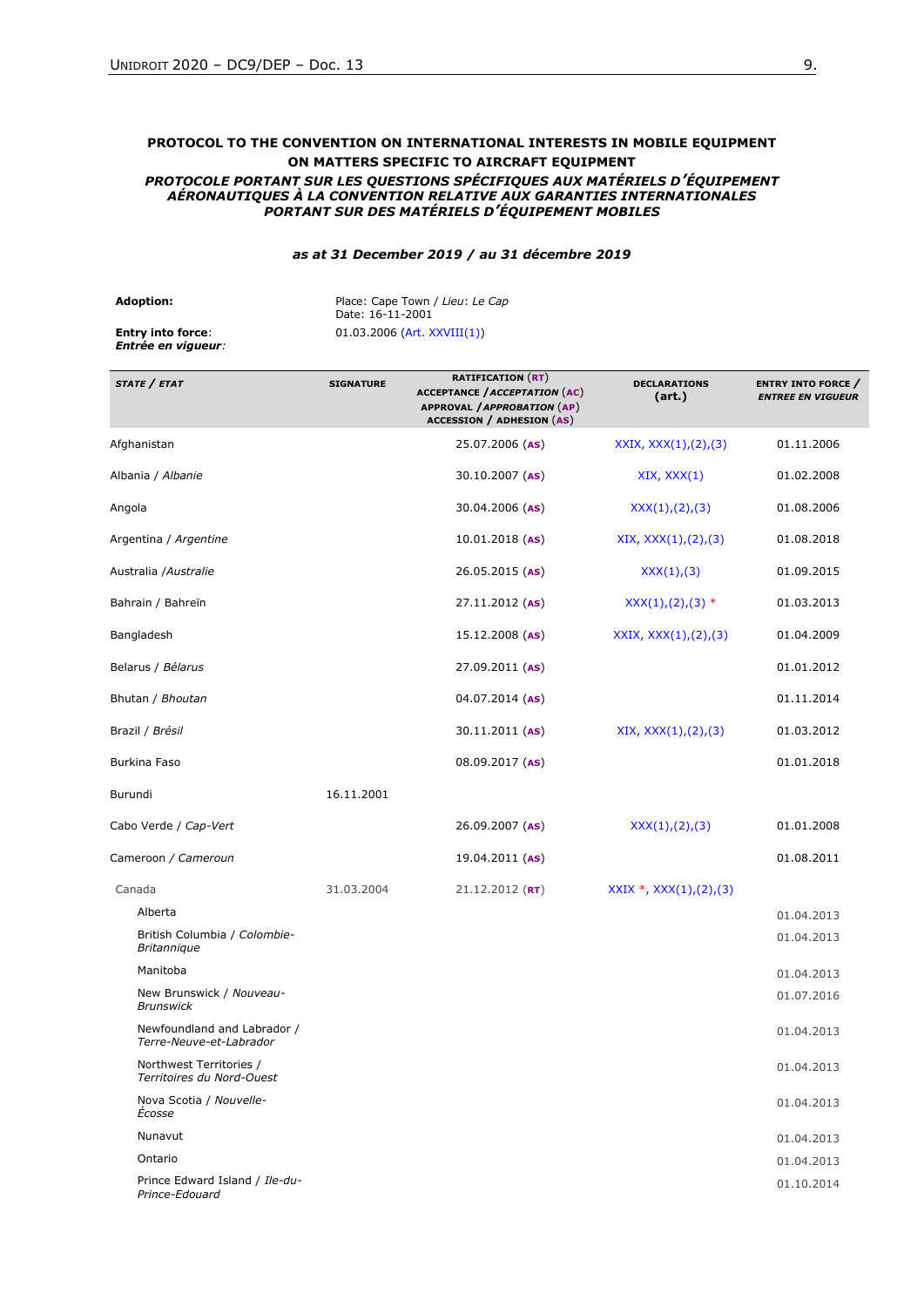| Quebec / Québec                                                           |                          |                   |                                                         | 01.04.2013 |
|---------------------------------------------------------------------------|--------------------------|-------------------|---------------------------------------------------------|------------|
| Saskatchewan                                                              |                          |                   |                                                         | 01.04.2013 |
| Yukon                                                                     |                          |                   |                                                         | 01.10.2014 |
| Chile / Chili                                                             | 16.11.2001               |                   |                                                         |            |
| China / Chine                                                             | 16.11.2001               | $03.02.2009$ (RT) | XIX, XXIX, XXX(1),(2),(3)                               | 01.06.2009 |
| Colombia / Colombie                                                       |                          | 19.02.2007 (AS)   | XXX(1), (2), (3)                                        | 01.06.2007 |
| Congo                                                                     | 16.11.2001               | 13.03.2013 (AC)   |                                                         | 01.05.2013 |
| Costa Rica                                                                |                          | 08.08.2018 (AS)   |                                                         | 01.12.2018 |
| Côte d'Ivoire                                                             |                          | $01.03.2016$ (AC) | $XIX(1)$ *, $XXIX$ *,<br>$XXX(1)^{*}, (2)^{*}, (3)^{*}$ | 01.07.2016 |
| Cuba                                                                      | 16.11.2001               | 28.01.2009 (RT)   |                                                         | 01.05.2009 |
| Democratic Republic of the Congo<br>/ République démocratique du<br>Congo |                          | 06.05.2016 (AS)   |                                                         | 01.09.2016 |
| Denmark / Danemark                                                        |                          | 26.10.2015 (AC)   | XXIX, XXX(1), (3), (5)                                  | 01.02.2016 |
| Egypt / Egypte                                                            |                          | $10.12.2014$ (AS) | $XIX(1)^*,$<br>$XXX(1)^{*}, (2)^{*}, (3)^{*}$           | 01.04.2015 |
| Eswatini                                                                  |                          | 26.05.2017 (AS)   |                                                         | 01.09.2017 |
| Ethiopia / Ethiopie                                                       | 16.11.2001               | $21.11.2003$ (RT) | XXX(1),(2),(3)                                          | 01.03.2006 |
| Fiji / <i>Fidji</i>                                                       |                          | 30.05.2012 (AS)   | XXX(1),(2),(3)                                          | 01.09.2012 |
| France                                                                    | 16.11.2001               |                   |                                                         |            |
| Gabon                                                                     |                          | $04.04.2017$ (AS) |                                                         | 01.08.2017 |
| Germany / Allemagne                                                       | 17.09.2002<br>with decl. |                   |                                                         |            |
| Ghana                                                                     | 16.11.2001               | $20.12.2018$ (RT) | XXX(1), (2), (3)                                        | 01.04.2019 |
| India                                                                     |                          | 31.03.2008 (AS)   | XXX(1),(2),(3)                                          | 01.07.2008 |
| Indonesia / Indonésie                                                     |                          | 16.03.2007 (AS)   | XXX(1),(2),(3)                                          | 01.07.2007 |
| Ireland / Irlande 1                                                       |                          | 23.08.2005 (AS)   | XXX(1),(2)                                              | 01.03.2006 |
| Italy / Italie                                                            | 06.12.2001               |                   |                                                         |            |
| Jamaica / Jamaïque                                                        | 16.11.2001               |                   |                                                         |            |
| Jordan / Jordanie                                                         | 16.11.2001               | $31.08.2010$ (RT) | XXX(1), (2), (3)                                        | 01.12.2010 |
| Kazakhstan                                                                |                          | $01.06.2011$ (AS) | XXX(1),(2),(3)                                          | 01.10.2011 |
| Kenya                                                                     | 16.11.2001               | $13.10.2006$ (RT) | XXX(1),(2),(3)                                          | 01.02.2007 |
| Kuwait / Koweït                                                           |                          | $31.10.2013$ (AS) |                                                         | 01.02.2014 |
| Latvia / Lettonie                                                         |                          | 08.02.2011 (AS)   |                                                         | 01.06.2011 |
| Lesotho                                                                   | 16.11.2001               |                   |                                                         |            |
| Luxembourg                                                                |                          | 27.06.2008 (AS)   | XXX(1), (2), (3)                                        | 01.10.2008 |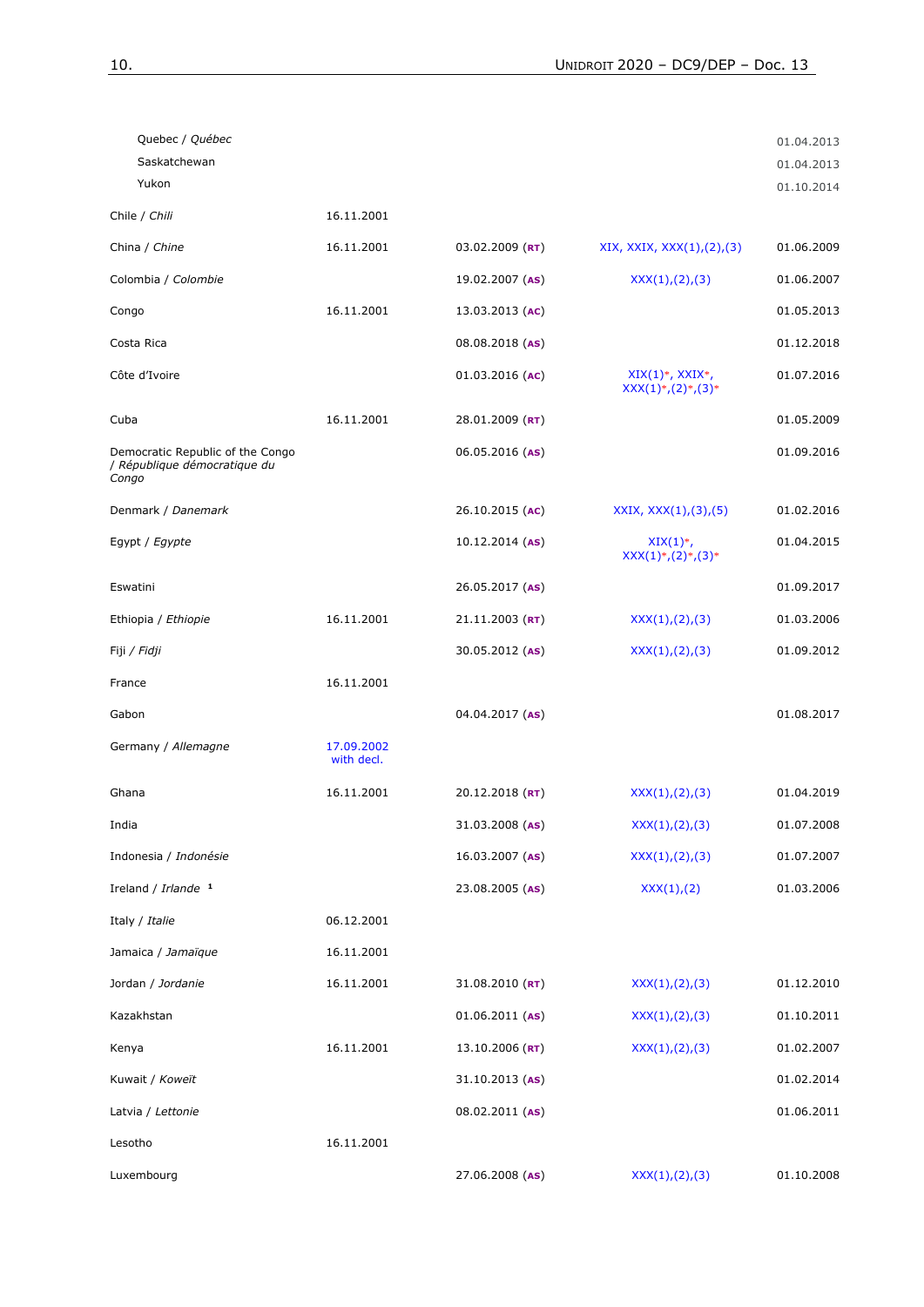| Madagascar                                                                 |            | 10.04.2013(AS)    | XXX(1), (2), (3)         | 01.08.2013                             |
|----------------------------------------------------------------------------|------------|-------------------|--------------------------|----------------------------------------|
| Malawi                                                                     |            | 16.01.2014 (AC)   | XXX(1),(2),(3)           | 01.05.2014                             |
| Malaysia / Malaisie                                                        |            | $02.11.2005$ (AS) | $XXX(1), (2), (3)*$      | 01.03.2006                             |
| Malta / Malte 1                                                            |            | $01.10.2010$ (AS) | XXX(1)                   | 01.02.2011                             |
| Mexico / Mexique                                                           |            | 31.07.2007 (AS)   | XIX, XXX(1), (3)         | 01.11.2007                             |
| Mongolia / Mongolie                                                        |            | 19.10.2006 (AS)   | XXX(1),(2),(3)           | 01.02.2007                             |
| Mozambique                                                                 |            | $18.07.2013$ (AS) | XXX(1), (2), (3)         | 01.11.2013                             |
| Myanmar                                                                    |            | 03.12.2012 (AS)   | XXIX, $XXX(1), (2), (3)$ | 01.04.2013                             |
| Namibia / Namibie                                                          |            | 23.07.2018 (AS)   | XXX(1)                   | 01.11.2018                             |
| Netherlands, Kingdom of the / Le<br>Pays-Bas,<br>Royaume des <sup>2</sup>  |            | $17.05.2010$ (AS) | XXIX, XXX(1), (2)        | 10.10.2010                             |
| Caribbean part / partie caraïbe<br>Aruba<br>Curaçao<br><b>Sint Maarten</b> |            |                   |                          | 01.09.2010<br>10.10.2010<br>10.10.2010 |
| New Zealand / Nouvelle-Zélande                                             |            | 20.07.2010 (AS)   | XXIX, XXX(1), (3), (5)   | 01.11.2010                             |
| Nigeria / Nigéria                                                          | 16.11.2001 | $16.12.2003$ (RT) | $XXX(1), (2), (3)$ *     | 01.03.2006                             |
| Norway / Norvège                                                           |            | 20.12.2010 (AS)   | XXX(1),(3),(5)           | 01.04.2011                             |
| Oman                                                                       |            | 21.03.2005 (AS)   | XXIX, $XXX(1), (2), (3)$ | 01.03.2006                             |
| Pakistan                                                                   |            | 22.01.2004 (AS)   | XXIX, $XXX(1), (2), (3)$ | 01.03.2006                             |
| Panama                                                                     | 11.09.2002 | 28.07.2003 (RT)   | XXX(1), (2), (3)         | 01.03.2006                             |
| Paraguay                                                                   |            | 19.12.2018 (AS)   | XIX, XXX(1), (2), (3)    | 01.04.2019                             |
| Republic of Moldova / République<br>de Moldova                             |            | 19.02.2019 (AS)   | XXX(1)                   | 01.06.2019                             |
| Romania / Roumanie                                                         |            | 30.03.2018 (AS)   | XXX(1)                   | 01.07.2018                             |
| Russian Federation / Fédération<br>de Russie                               |            | 25.05.2011 (AS)   | $XXX(1)^*, (3)$          | 01.09.2011                             |
| Rwanda                                                                     |            | 28.01.2010 (AS)   | XXIX, $XXX(1), (2), (3)$ | 01.05.2010                             |
| San Marino / Saint-Marin                                                   |            | 09.09.2014 (AS)   | XXX(1),(2),(3)           | 01.01.2015                             |
| Saudi Arabia / Arabie saoudite                                             | 12.03.2003 | $27.06.2008$ (RT) |                          | 01.10.2008                             |
| Senegal / Sénégal                                                          | 02.04.2002 | 09.01.2006 (RT)   | XXIX, XXX(1),(2),(3)     | 01.05.2006                             |
| Sierra Leone                                                               |            | 26.07.2016 (AS)   | XXX(1),(2),(3)           | 01.11.2016                             |
| Singapore / Singapour                                                      |            | 28.01.2009 (AS)   | XXX(1), (3)              | 01.05.2009                             |
| South Africa / Afrique du sud                                              | 16.11.2001 | 18.01.2007 (RT)   | XXX(1), (2), (3)         | 01.05.2007                             |
| Spain / Espagne                                                            |            | 27.11.2015 (AS)   | XIX, XXIX, XXX(1)        | 01.03.2016                             |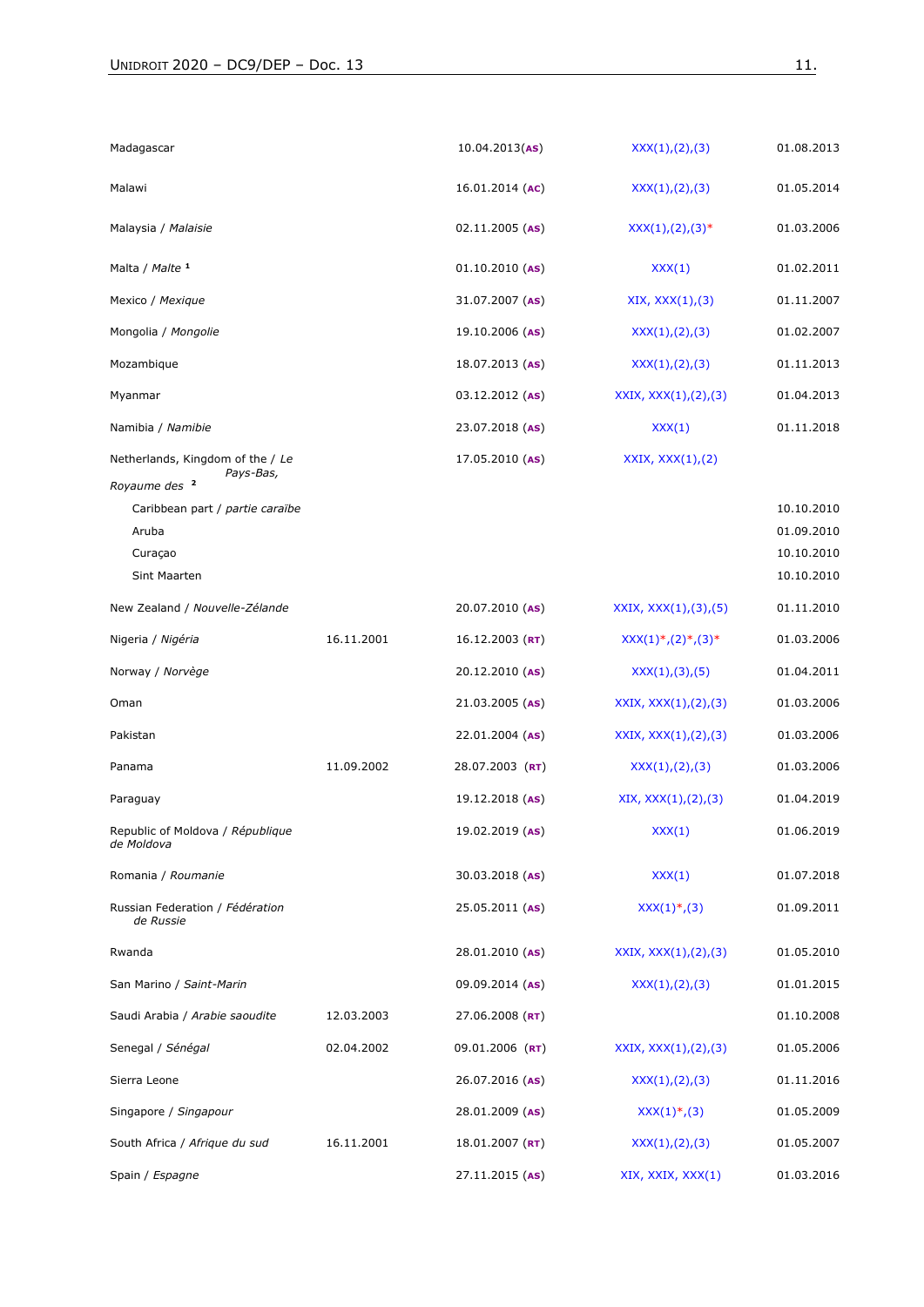| Sudan / Soudan                                                                                                               | 16.11.2001                  |                                                                                                                                     |                                       |                                                       |
|------------------------------------------------------------------------------------------------------------------------------|-----------------------------|-------------------------------------------------------------------------------------------------------------------------------------|---------------------------------------|-------------------------------------------------------|
| Sweden / Suède                                                                                                               |                             | $30.12.2015$ (AS)                                                                                                                   | XXX(1)                                | 01.04.2016                                            |
| Switzerland / Suisse                                                                                                         | 16.11.2001<br>ad referendum |                                                                                                                                     |                                       |                                                       |
| Tajikistan / Tadjikistan                                                                                                     |                             | $31.05.2011$ (AS)                                                                                                                   | XXX(1),(2),(3)                        | 01.09.2011                                            |
| Togo                                                                                                                         |                             | $01.12.2011$ (AS)                                                                                                                   | XXX(1),(2),(3)                        | 01.04.2012                                            |
| Tonga                                                                                                                        | 16.11.2001                  |                                                                                                                                     |                                       |                                                       |
| Turkey / Turquie                                                                                                             | 16.11.2001                  | $23.08.2011$ (RT)                                                                                                                   | XXX(1), (2), (3)                      | 01.12.2011                                            |
| Ukraine                                                                                                                      | 03.03.2004                  | 31.07.2012 (RT)                                                                                                                     | XIX, XXX(1), (3)                      | 01.11.2012                                            |
| United Arab Emirates / Émirats<br>arabes unis                                                                                |                             | 29.04.2008 (AS)                                                                                                                     | XIX, XXIX, XXX $(1)$ , $(2)$ , $(3)$  | 01.08.2008                                            |
| United Kingdom / Royaume-Uni 1                                                                                               | 16.11.2001<br>with decl.    | $27.07.2015$ (RT)                                                                                                                   | $XXIX^*, XXX(1)^*, (2)^*,$<br>$(3)$ * |                                                       |
| Bermuda                                                                                                                      |                             |                                                                                                                                     |                                       | 01.01.2018                                            |
| Cayman Islands / Iles Cayman                                                                                                 |                             |                                                                                                                                     |                                       | 01.11.2015                                            |
| Gibraltar                                                                                                                    |                             |                                                                                                                                     |                                       | 01.11.2015                                            |
| Island of Guernsey / Ile de<br>Guernesey                                                                                     |                             |                                                                                                                                     |                                       | 01.11.2015                                            |
| Isle of Man / Ile de Man                                                                                                     |                             |                                                                                                                                     |                                       | 01.01.2018                                            |
| United Republic of Tanzania<br>/ République-Unie de Tanzanie                                                                 | 16.11.2001                  | 30.01.2009 ( $RT$ )                                                                                                                 | $XXX(1)^*, (2)^*, (3)^*$              | 01.05.2009                                            |
| United States of America /<br>Etats-Unis d'Amérique                                                                          | 09.05.2003                  | 28.10.2004 ( $RT$ )                                                                                                                 | XIX, XXX(1)                           | 01.03.2006                                            |
| Uzbekistan / Ouzbékistan                                                                                                     |                             | $31.01.2018$ (AS)                                                                                                                   | XXX(1), (2), (3)                      | 01.05.2018                                            |
| Viet Nam                                                                                                                     |                             | $17.09.2014$ (AS)                                                                                                                   | XIX, XXX(1), (2), (3)                 | 01.01.2015                                            |
| <b>REGIONAL ECONOMIC INTEGRATION</b><br><b>ORGANISATIONS</b> /<br><b>ORGANISATIONS D'INTÉGRATION</b><br>ÉCONOMIQUE RÉGIONALE | <b>SIGNATURE</b>            | <b>RATIFICATION</b> (RT)<br><b>ACCEPTANCE / ACCEPTATION (AC)</b><br>APPROVAL / APPROBATION (AP)<br><b>ACCESSION / ADHESION (AS)</b> | <b>DECLARATIONS</b><br>(Art.)         | <b>ENTRY INTO FORCE</b> /<br><b>ENTREE EN VIGUEUR</b> |
| European Union /<br>Union<br>européenne <sup>3</sup>                                                                         |                             | 28.04.2009 (AS)                                                                                                                     | $XXVII(2)$ , $XXX(5)$                 | 01.08.2009                                            |

**1** This State has provided UNIDROIT with information about its laws and policies in relation to the Aircraft Protocol / *Cet Etat a fourni à UNIDROIT des informations concernant la situation au regard de la législation et des politiques applicables aux matières couvertes par le Protocole aéronautique.* See / *voir* <http://www.unidroit.org/nationalinfo-2001capetown-aircraft>

- **2** Accession of the Netherlands was for the Netherlands Antilles and Aruba (only). The accession became effective on 1 September 2010. Following a modification of the internal constitutional relations within the Kingdom of the Netherlands, the declarations made for the Netherlands Antilles were confirmed for Curaçao, Sint Maarten and the Caribbean part of the Netherlands (the islands of Bonaire, Sint Eustatius and Saba), effective from 10 October 2010. The declarations made for Aruba remain valid as from 1 September 2010./ *L'adhésion des Pays-Bas concernait (seulement) les Antilles néerlandaises et Aruba. L'adhésion a pris effet le 1er septembre 2010. Suite à une modification des relations constitutionnelles intérieures du Royaume des Pays-Bas, les déclarations faites pour les Antilles néerlandaises ont été confirmées pour Curaçao, Saint-Martin et la partie caribéenne des Pays-Bas (les îles de Bonaire, de Saint-Eustache et de Saba), à compter du 10 octobre 2010. Les déclarations faites pour Aruba restent valides au 1er septembre 2010.*
- **3** Regional Economic Integration Organisation / *Organisation régionale d'intégration économique*: Protocol / *Protocole* Article XXVII
- \* Affected by withdrawal and/or subsequent declaration. / *Fait l'objet d'un retrait et/ou d'une déclaration subséquente*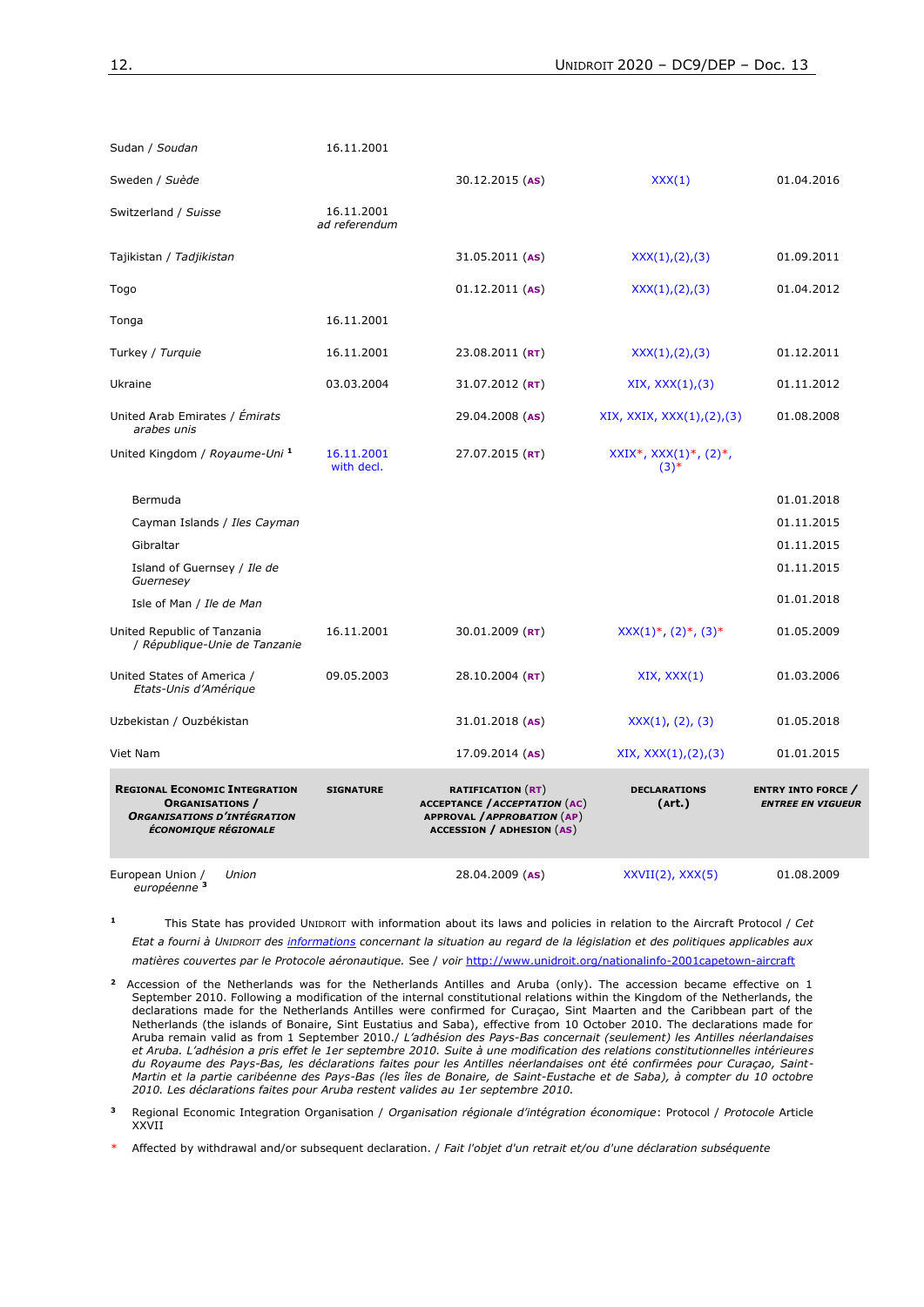#### **APPENDIX 2**

# **OBSERVATIONS FROM STATES AS TO THE MANNER IN WHICH THE INTERNATIONAL REGIME ESTABLISHED BY THE CONVENTION AND AIRCRAFT PROTOCOL HAS OPERATED IN PRACTICE (2017 – 2019)**

#### **AFGHANISTAN**

Article 82 of the Civil Aviation Law explicitly states:

"Import of aircraft, engines and its downstream projects, maintenance and repair machinery for aircraft, all ground vehicles related to air transport services (aircraft, means transport of travel equipment and property to the destination of aircraft capture and unloading, scales for the weight of travel equipment and property, aviation firefighting vehicles, explosives detection devices and weapons to ensure flight safety at airports (documents of civil aviation institutions (air travel tickets, air waybills, airline scheduling documents) "Publications of the International Civil Aviation Organization (ICAO), the International Meteorological Organization (WMO) and the International Air Transport Association (IATA) are exempt from customs duties and products"."

The amendment contained in the Aircraft Equipment Protocol, does not require any additional comments from Afghanistan Civil Aviation Authority and therefore approved by ACAA.

#### **BRAZIL**

The internal regulation to the application of the Cape Town Convention by the Brazilian National Civil Aviation Agency (ANAC) started with the publication of ANAC Resolution No. 309 of 2014.

The number of instruments for Irrevocable Authorization for Cancellation of Registration (IDERA) has been increasing, encompassing almost 100% of large aircraft that operate on regular air transport. This was already expected since almost 100% of the aircraft operated by Brazilian airlines are contracted through international leasing.

Brazil faced in 2019 a bankruptcy process with "OCEANAIR Linhas Aéreas", publicly known as AVIANCA. On that occasion, during a short period, ANAC was prevented from complying with the terms of the Convention due to a Court decision.

It is important to highlight that ANAC has always complied with the terms of the Convention, being a reference in fulfilling the average term for registration cancellations, at the request of the lessor, based on IDERA. The term established in the Convention is 5 business-days and the average term of ANAC has been 2 working days.

Resolution No. 309/2014, above mentioned, was revised in 2019.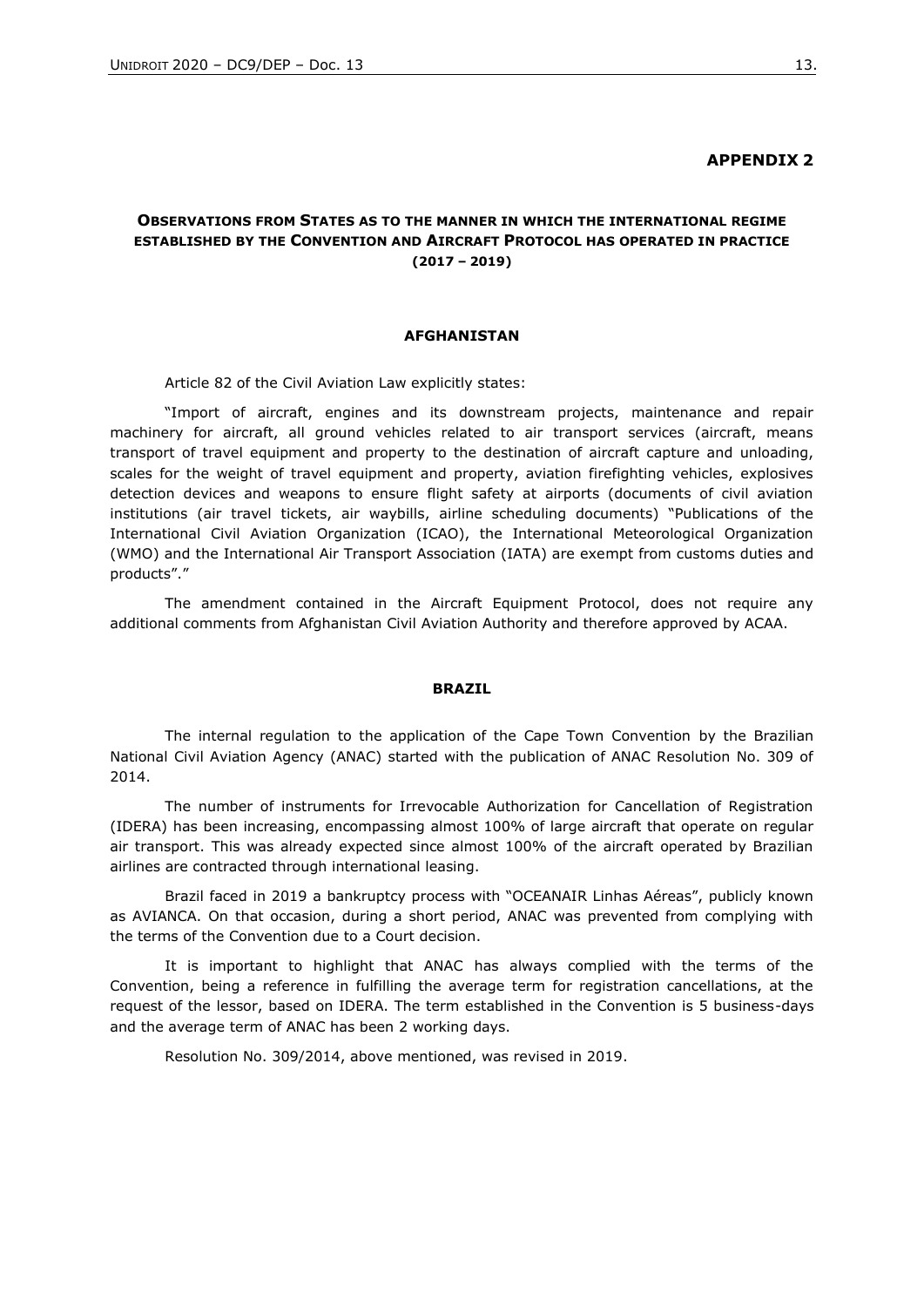#### **IRELAND**

The application of the Convention and Aircraft Protocol as implemented in Ireland has functioned effectivity and efficiently for Irish users and related interested parties in the period.

2017, Ireland by way of Government Order [\(Statutory Instrument 187 of 2017\)](http://www.irishstatutebook.ie/eli/2017/si/187/made/en/print) adopted the "Alternative A" provisions of Article XI of the Aircraft Protocol in its entirety in respect to insolvency proceedings.

In January 2019, the International Registry - operated by Aviareto in Dublin - reached the milestone of 1 million registrations representing a value of over half a trillion dollars of financial interests in aircraft assets.

#### **LATVIA**

From 2017 to 2019, the local authorities and aviation stakeholders have strictly followed the Convention in all matters covered by the Convention. For instance, despite the IDERA declaration not having made up until 2020, the national Civil Aviation Agency has accepted IDERAs submitted to it in line with the provisions of the Convention. Private stakeholders have also followed provisions such as registration or new aircraft on the International Registry and other matters governed by the Convention and especially when dealing with aircraft financiers (lessors). In practice, the Convention has been followed and abided by both – the public and private sector.

#### **MYANMAR**

With regard to the UNIDROIT's letter Ref.: DC9DEP/1396 dated 10 December 2020, we wish to advise you that Myanmar records and retains Irrevocable De-registration and Export Authorizations (IDERAs) and Certified Designee Confirmation Letters (CDCLs) that have been lodged in respect of the relevant aircraft in accordance with AIC 02/2014 published on 20 October 2014. We have no additional comments to make on the report.

#### **SWEDEN**

The Convention and the Aircraft Protocol came into effect in Sweden on 1 April 2016. Already prior to its effectiveness in Sweden, a large number of registrations and searches were performed by Swedish related transactions according to latest available statistics.

Given the response in the market of the Convention and the Aircraft Protocol the number of registrations and searches is well in line with expectations on the basis of the number of transactions involving Sweden.

According to practitioners in the field, the availability and service level of the International registry is well in line with the expectations and the required service level. Equally, the application of the Convention and the Aircraft Protocol as incorporated in Sweden has functioned well and the effects of the Convention and the Aircraft Protocol for Swedish users and interested parties has had the desired effect.

It shall also be noted that in the few insolvency proceedings in respect of Swedish airlines NextJet (bankruptcy) and BRA (company reorganisation) the rules under the Convention and the Aircraft Protocol have been respected and adhered to.